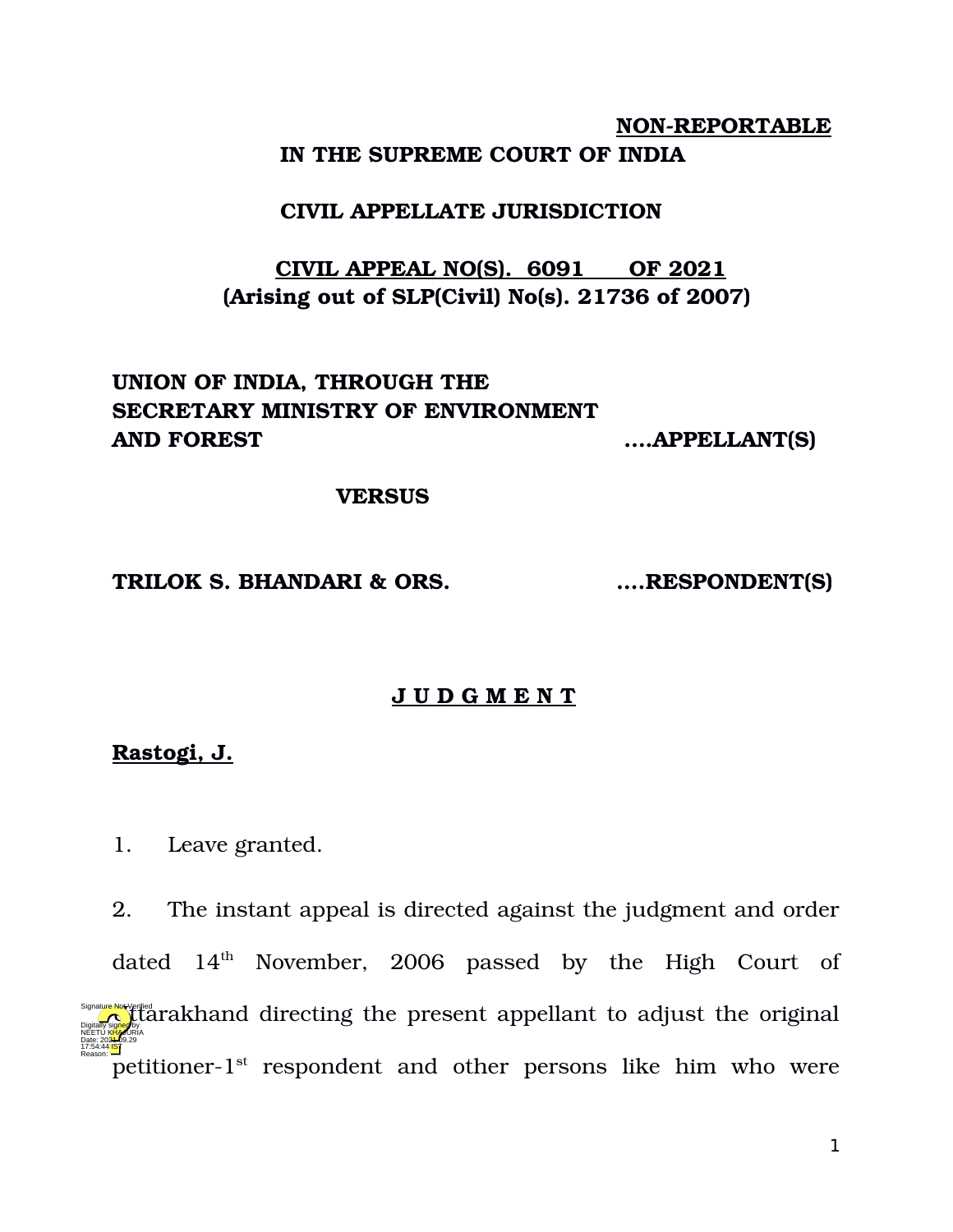earlier promoted in the cadre of Indian Forest Service (hereinafter being referred to as the "IFS") in the year 1996 against the notional vacancies and consequential pensionary benefits keeping in view the judgment of this Court in *Union of India and Others Vs. Vipinchandra Hiralal Shah[1](#page-1-0)* .

3. The facts in brief which are relevant for the present purpose are that the 1st respondent was the member of State Forest Service of UP Cadre and after clubbing of the earlier year vacancies of 1984-96, promotions were made to the IFS cadre with effect from  $6<sup>th</sup>$ September, 1996 by an Order dated  $16<sup>th</sup>$  September, 1996 that came to be challenged by filing of an original application before the Central Administrative Tribunal(hereinafter being referred to as the "Tribunal") on the premise that clubbing of vacancies is not permissible and it is in violation of Regulation 5 of the IFS(Appointment by Promotion) Regulations, 1966(hereinafter being referred to as "Regulations 1966") based on the judgment of this Court in *Union of India and Others*(supra). The Tribunal allowed

<span id="page-1-0"></span><sup>1</sup> 1996(6) SCC 721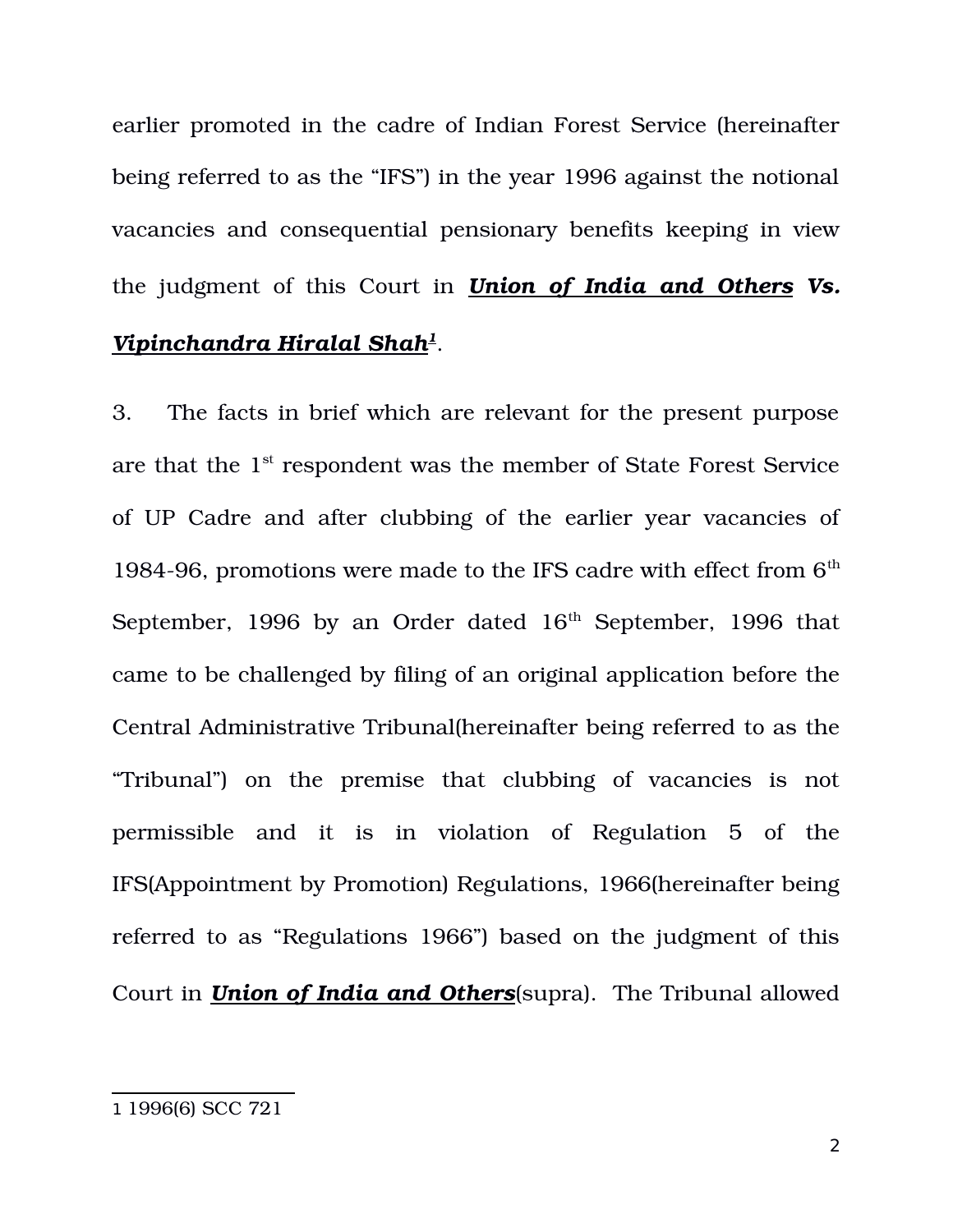the application and quashed the order of promotion dated  $10<sup>th</sup>$ 

September, 1997 as follows:

"30. In view of the foregoing discussions, we have no manner of doubt that it was incumbent upon the respondents to prepare separate year wise vacancies restricting zone of consideration in relation to the vacancies of each year. This it is, however not to suggest that officers who are included in the year wise select list are to be given promotion retrospectively from the year in which they are selected. This was the proposition advanced… and we reject the same.

31. The Impugned select list is accordingly **quashed** only on the short point that this was a combined select list of vacancies which arose during a period of nearly 12 years. We direct the respondents to prepare year wise select list by holding review DPC in accordance with the law. Officers who have already been promoted on the basis of impugned zsselect list need not, however, be reverted but their further continuance as members of IFS cadre would depend on the outcome of the review DPC which shall be held by the Respondents within a period not exceeding 2 months…"

4. The order of the Tribunal came to be challenged in Civil Miscellaneous Writ Petition No. 2663 of 1998 which came to be dismissed by a judgment dated  $11<sup>th</sup>$  May, 2001 upholding the order of the Tribunal pursuant to which the review recommendations and appointments were made by notification dated  $8<sup>th</sup>$  July, 2005 followed with notification dated  $4<sup>th</sup>/5<sup>th</sup>$  October, 2005.

5. It may be relevant to note that the recommendations which were made by notifications dated  $8<sup>th</sup>$  July, 2005 and  $4<sup>th</sup>/5<sup>th</sup>$  October, 2005 pursuant to which the officers were promoted in the IFS were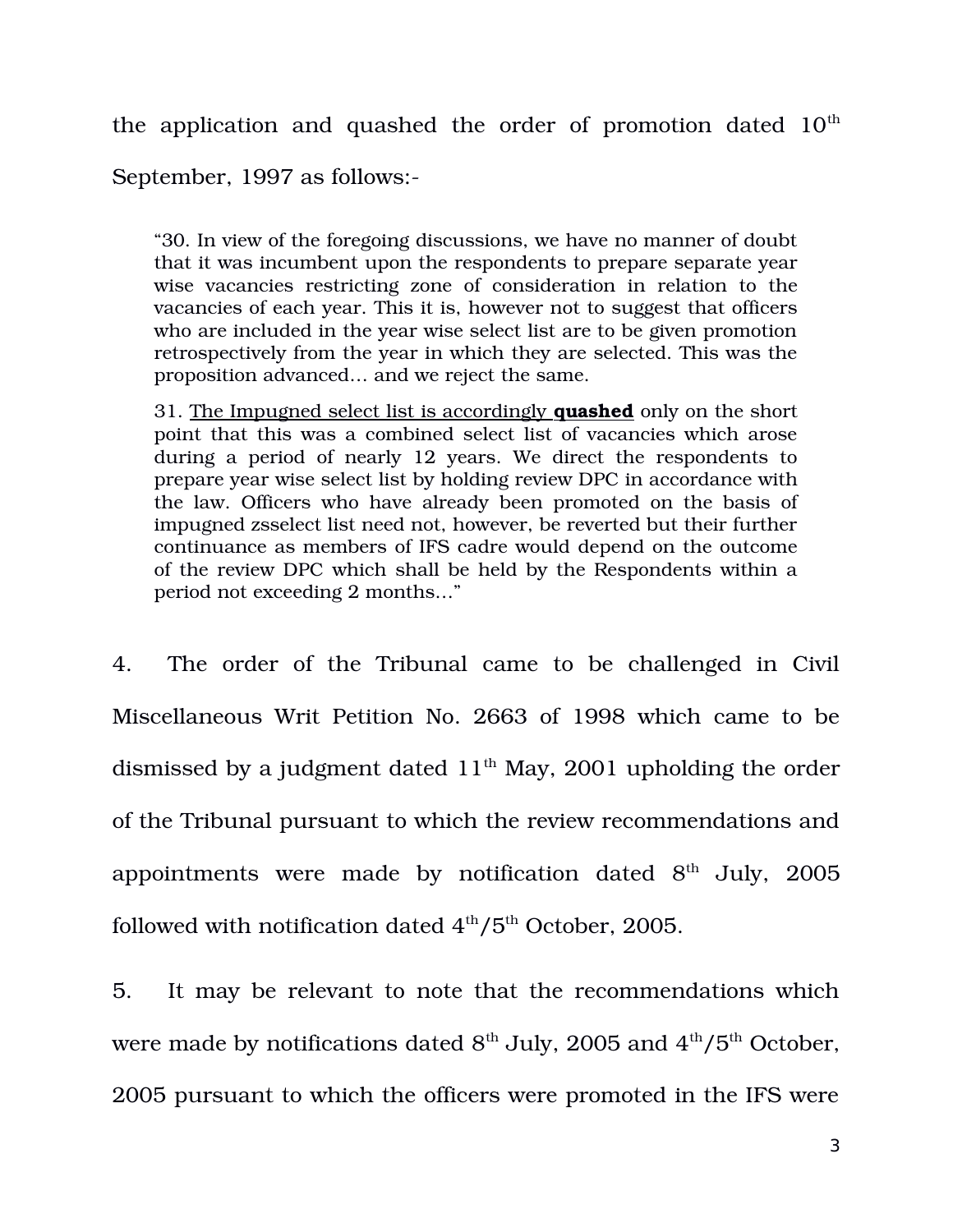never a subject matter of challenge at least in the instant proceedings.

6. The  $1<sup>st</sup>$  respondent was earlier in the list of officers promoted under the IFS cadre by an order dated  $16<sup>th</sup>$  September, 1996 but when the review recommendations were made pursuant to the order of the Tribunal, he did not find place in the list of officers promoted by notifications dated  $8<sup>th</sup>$  July, 2005 and  $4<sup>th</sup>/5<sup>th</sup>$  October, 2005. The 1<sup>st</sup> respondent stood retired from service on attaining the superannuation on  $30<sup>th</sup>$  November, 1996 just three months after the promotions made in the first instance by an order dated 16<sup>th</sup> September 1996.

7. The  $1<sup>st</sup>$  respondent filed a writ petition before the High Court of Uttarakhand seeking writ of mandamus that such of the officers whose name did not find place in the review recommendations made by the selection committee pursuant to which appointments were made by notifications dated  $8<sup>th</sup>$  July, 2005 and  $4<sup>th</sup>/5<sup>th</sup>$  October, 2005 may be adjusted keeping in view the directions issued by this Court in *Union of India and Others*(supra).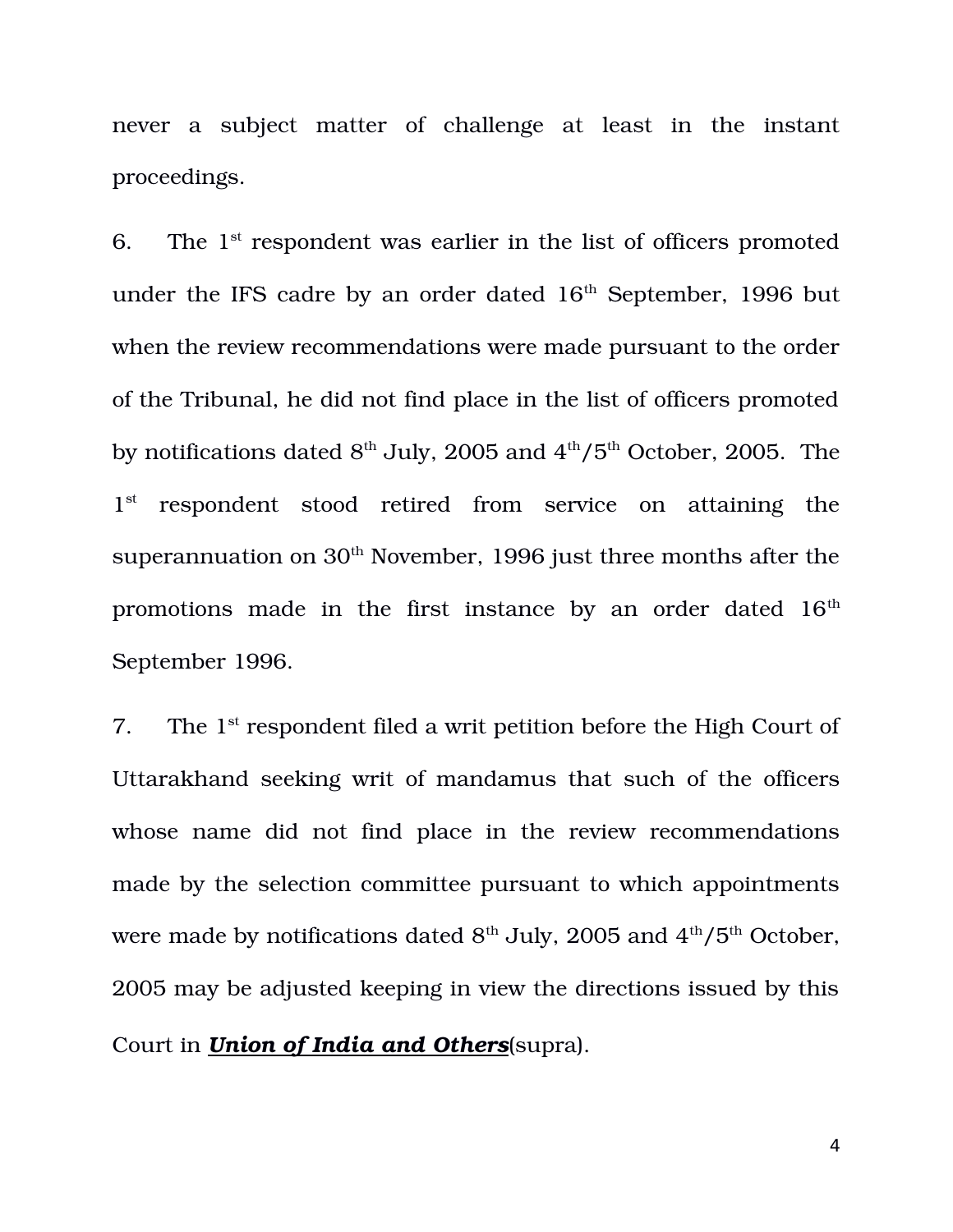8. The writ petition filed at his instance came to be allowed by the High Court by a judgment and order dated  $14<sup>th</sup>$  November, 2006, the operative part of the order is referred hereunder:

"15. The petitioner as well as other persons like the petitioner, who were selected as per final seniority list of 1996 and were promoted were entitled to be adjusted against those eight vacancies against which the notional promotions were made as the notional promotions were only for the selection grade and for pensionary benefit. It is also clarified here that the petitioner has also retired, therefore he is also entitled for notional promotion allocating him year of allotment as per rules.

16. For the reasons recorded above, we allow the writ petition agreeing with the view taken by central Administrative Tribunal, Ahmedabad Bench which is in the light and spirit of the judgment of Hon'ble the Supreme Court in Vipinchandra Hiralal Shah's case (supra) and declare that the petitioner and other persons who were promoted in the year 1996 (w.e.f. 1992) stand adjusted as they have been promoted according to Rules on the recommendation of Union of Public Service Commission by the Union of India."

9. The judgment impugned came to be challenged by the Union of India before this Court and while issuing notice dated  $12<sup>th</sup>$ November 2007, this Court directed to maintain status quo in the meantime and because of the interim order passed by this Court for all practical purposes, officers who were earlier selected and appointed in the IFS cadre in 1996 but did not find place in the review selection committee held pursuant to which the appointments were made by notifications dated  $8<sup>th</sup>$  July, 2005 and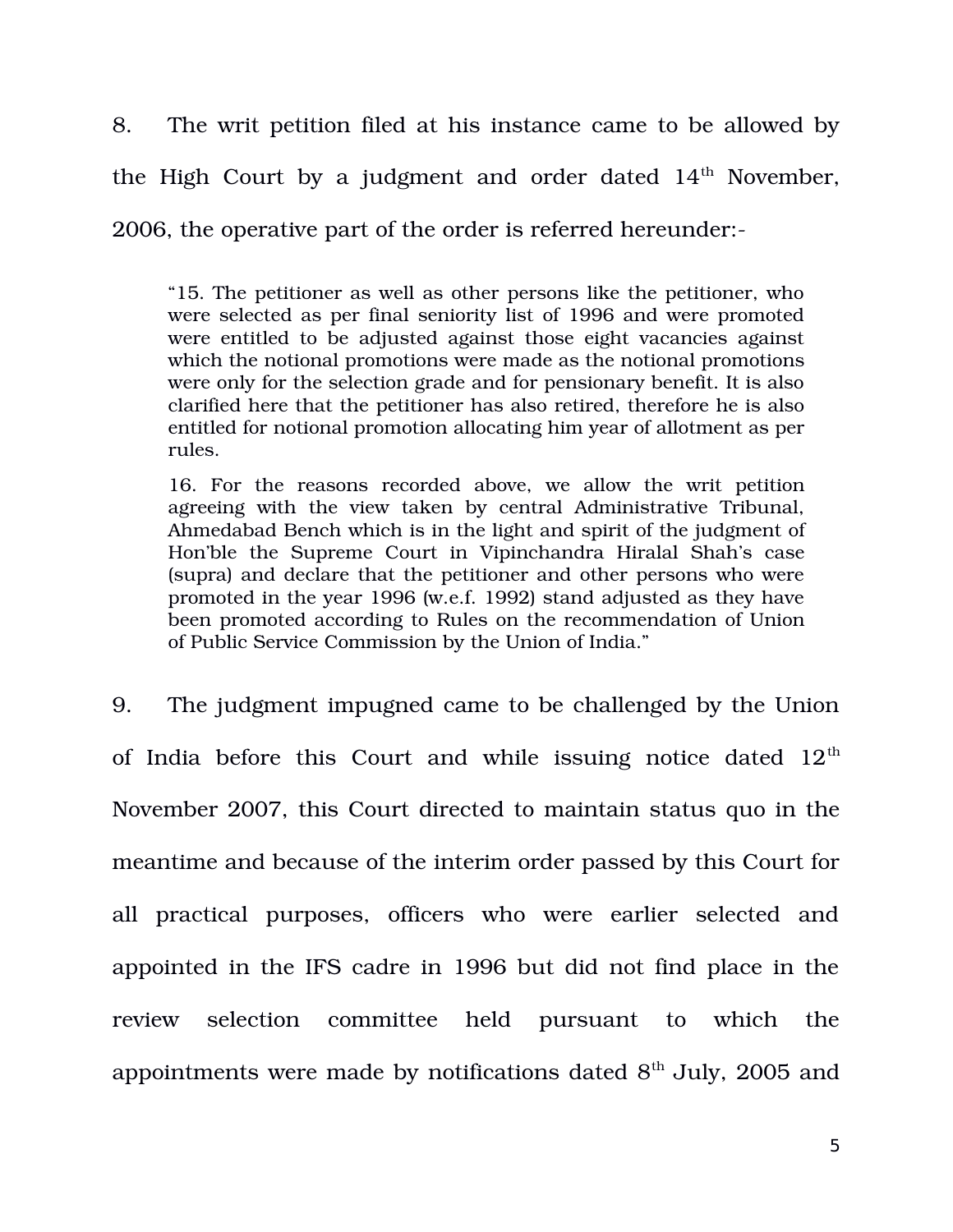$4^{\rm th}/5^{\rm th}$  October, 2005 were de-facto allowed to continue in the IFS cadre. The relevant order of this Court dated  $12<sup>th</sup>$  November 2007 is as under:

"Issue notice on the application for condonation of delay as also on the special leave petition.

Status-quo as of today shall be maintained, in the meantime."

10. Pending appeal in this Court, various interlocutory applications were filed seeking impleadment. Pursuant thereto, 12 officers were impleaded as party respondents and all of them jointly prayed that they may be granted the same benefits as being extended by the Division Bench of the High Court in favour of the 1<sup>st</sup> respondent Mr. Trilok S. Bhandari on whose instance the writ petition was filed.

11. It is informed that all the added respondents who although could not be promoted in the review selection committee pursuant to which appointments were made by notifications dated  $8<sup>th</sup>$  July, 2005 and  $4<sup>th</sup>/5<sup>th</sup>$  October, 2005, were appointed in IFS against the vacancies of subsequent years and lost their interest in the pending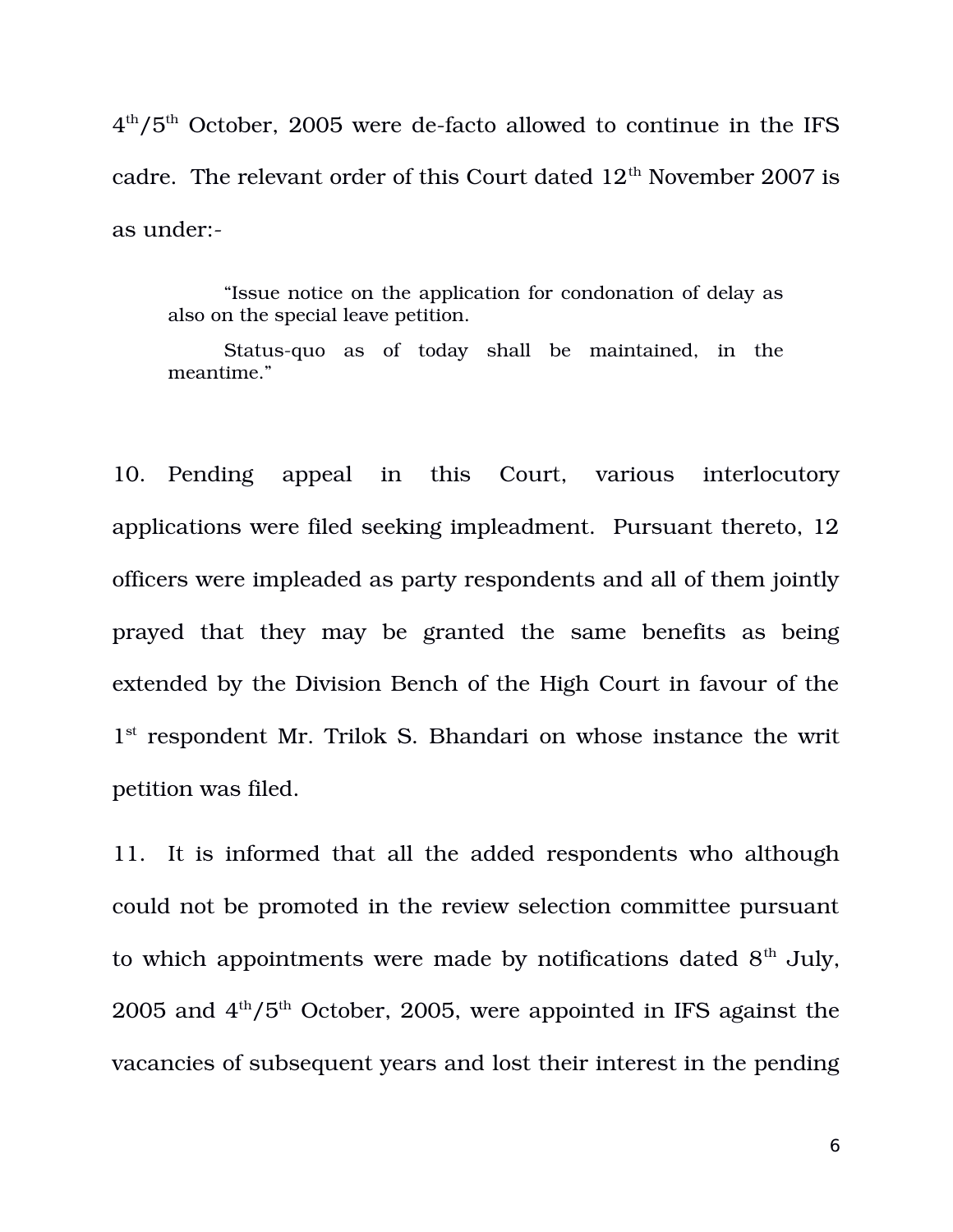appeal and it is contested only by respondent no. 13 who unfortunately could not be appointed against the subsequent year vacancies but was allowed to continue as de-facto officer in the IFS Cadre because of the interim order passed by this Court dated  $12<sup>th</sup>$ November, 2007 and while holding the post in the IFS cadre stood retired from service in September 2013.

12. It is further informed to this Court that as a member of the IFS, after his superannuation in September 2013, he is getting a provisional pension and all other emoluments were paid to him as a member of the IFS although the fact is that his appointment in the cadre of IFS was quashed and set aside and he could not be selected in the review selection committee pursuant to which appointments were made by notifications dated  $8<sup>th</sup>$  July, 2005 and  $4<sup>th</sup>/5<sup>th</sup>$  October, 2005 or against the vacancies of later years, but he was allowed to continue de-facto in the IFS cadre because of the stay order passed by this Court, and all benefits were extended to him treating him to be the member of the IFS cadre.

13. Mr. Sanjay Jain, learned Additional Solicitor General, submits that the appointments made on the recommendations of the review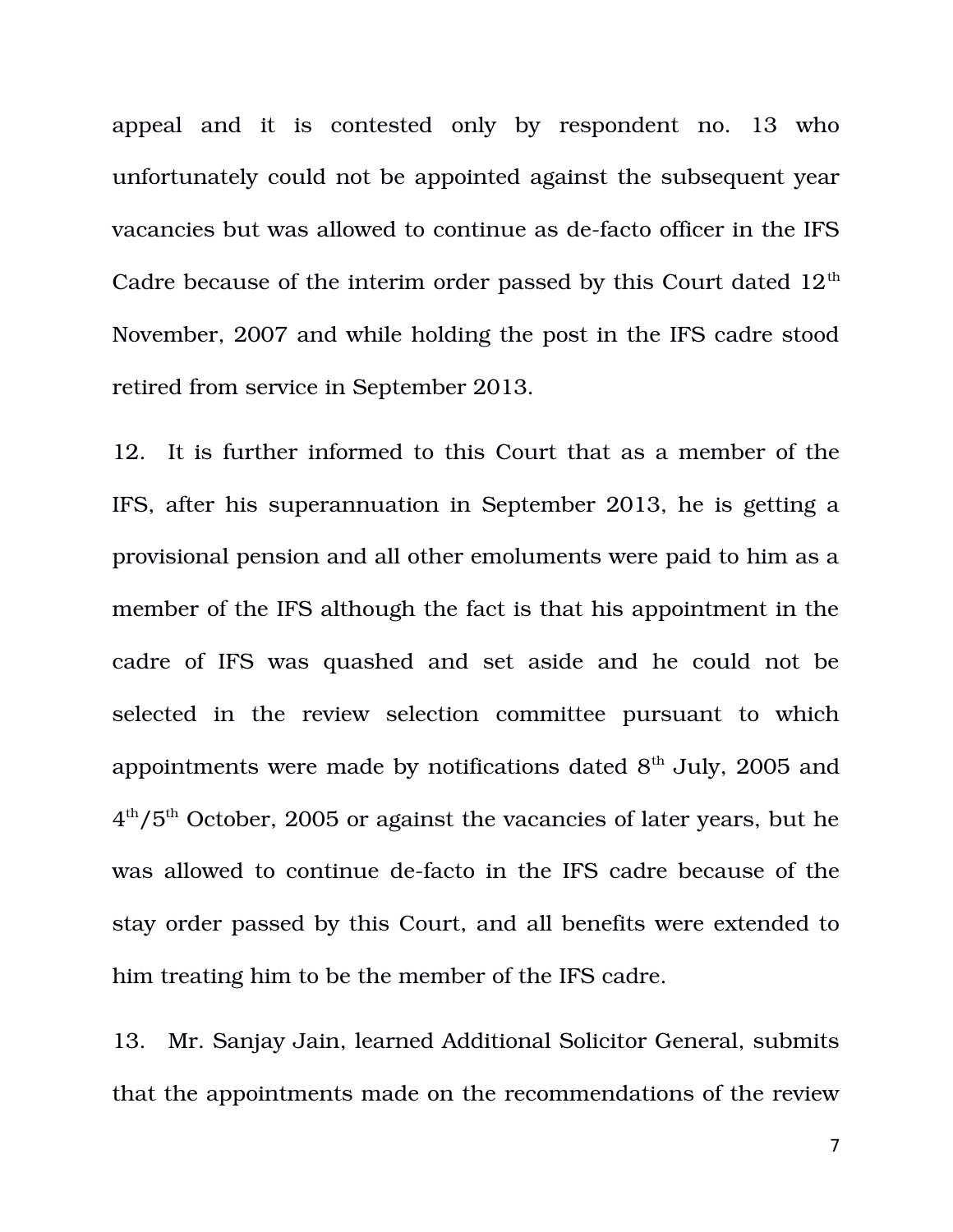selection committee by notifications dated  $8<sup>th</sup>$  July, 2005 and  $4<sup>th</sup>/5<sup>th</sup>$ October, 2005 was never a subject matter of challenge and the judgment on which the reliance was placed of this Court was dealing with the appointments and selections made of the officers in the Indian Administrative Service and while holding that clubbing of vacancies was not permissible and being in contravention to Regulation 5 of Regulations 1955, the order came to be passed in exercise of power of this Court under Article 142 of the Constitution of India for adjustment of the officers against the future vacancies, was of no assistance and the High Court has exceeded its jurisdiction in granting such omnibus relief which was in clear violation of the Regulations 1966.

14. Mr. Ravindra Raizada, learned senior counsel appearing for the State of UP submits that the officers who could not be selected on the recommendations of the review selection committee in the year 2005 or against the subsequent year vacancies have no right to continue to be a member of the IFS cadre but they were allowed to continue because of the interim order passed by this Court in the instant appeal preferred at the instance of the appellant Union of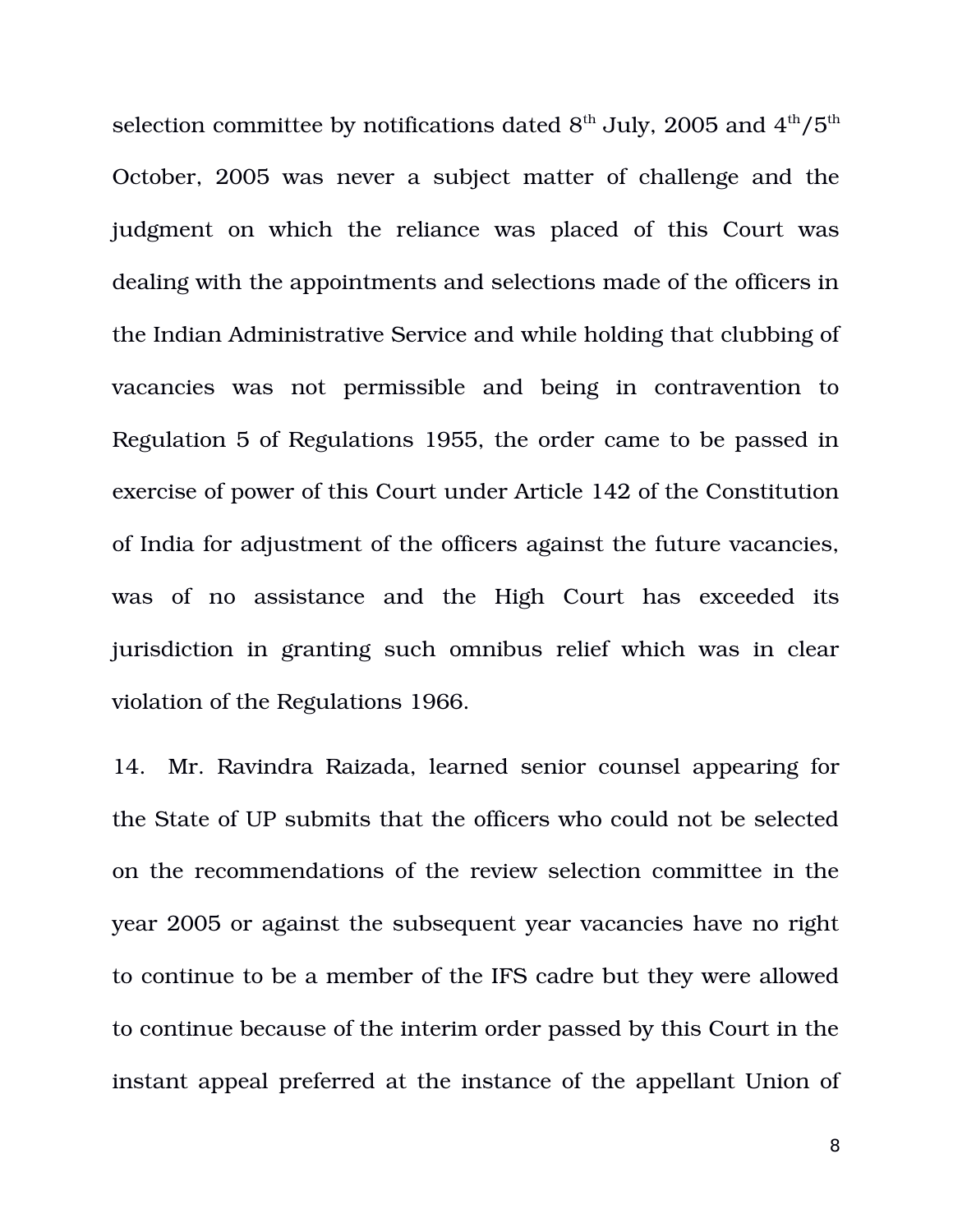India and mere continuance in the cadre of IFS under the interim order of this Court would not confer any right to claim relief, more so, when the recommendations made by the review selection committee was never a subject matter of challenge.

15. As observed, the 1<sup>st</sup> respondent Trilok S. Bhandari stood retired from service on 30<sup>th</sup> November, 1996 and other officers who were impleaded in the instant appeal, as informed to this Court, were appointed in the IFS cadre against the vacancies of subsequent years and the only officer who was left out was respondent no. 13 who could not be selected even in the subsequent year vacancy and finally retired in September, 2013 and this fact is not disputed that he was allowed to continue in the IFS cadre because of the interim order passed by this Court directing the parties to maintain status quo in the meantime by an order dated  $12<sup>th</sup>$  November, 2007.

16. Ms. Rekha Pandey, learned counsel appearing for respondent no. 13 submits that he was allowed to continue in the IFS cadre and finally retired from service while holding the post as an IFS officer, at the same time, his pension and other emoluments have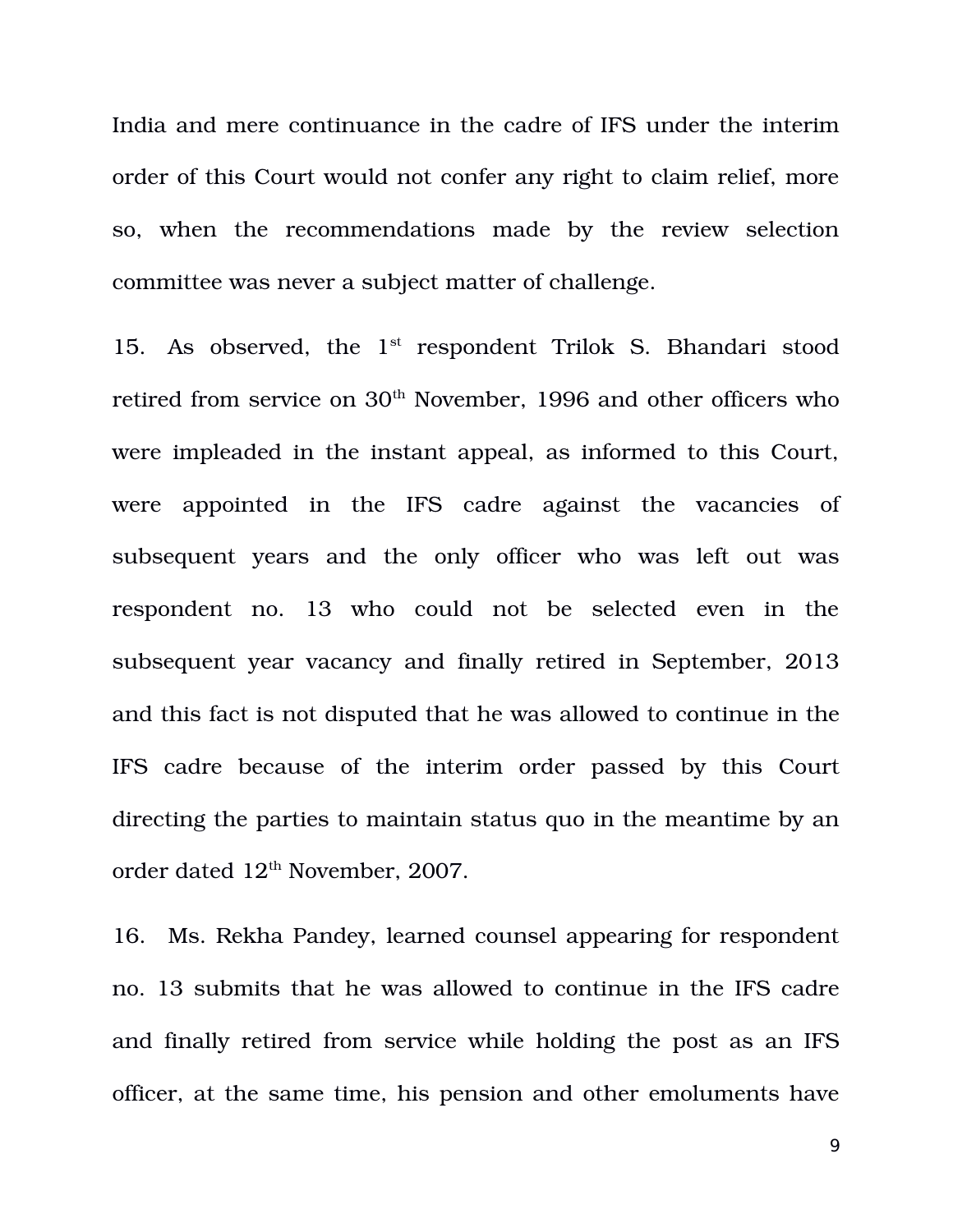also been computed on the last pay drawn in the IFS cadre. In the given circumstances, learned counsel submits that there is no dispute so far as factual matrix is concerned, as he has throughout worked in IFS cadre and retired from service, in the peculiar facts and circumstances of the case, his service conditions may be protected as he has been paid his retiral benefits and getting his provisional pension as an IFS Officer.

17. We have called upon Mr. Ravindra Raizada, learned senior counsel appearing for the State of UP to take instructions that if this officer would not have been allowed to continue in the IFS cadre and allowed in the cadre of State Forest Service, what benefits he was entitled for when he finally retired in September 2013.

18. Learned counsel on instructions fairly submits that he was in the grade pay of Rs. 6600 as officer in the IFS cadre but if he would have been allowed to continue as State Forest Officer in 1996, he would have been in the grade pay of Rs. 5400 but the officer junior to him in the State cadre(State Forest Service), in the interregnum period, was promoted as Deputy Director in the grade pay of Rs. 6600 in the year 1997. There was further Assured Career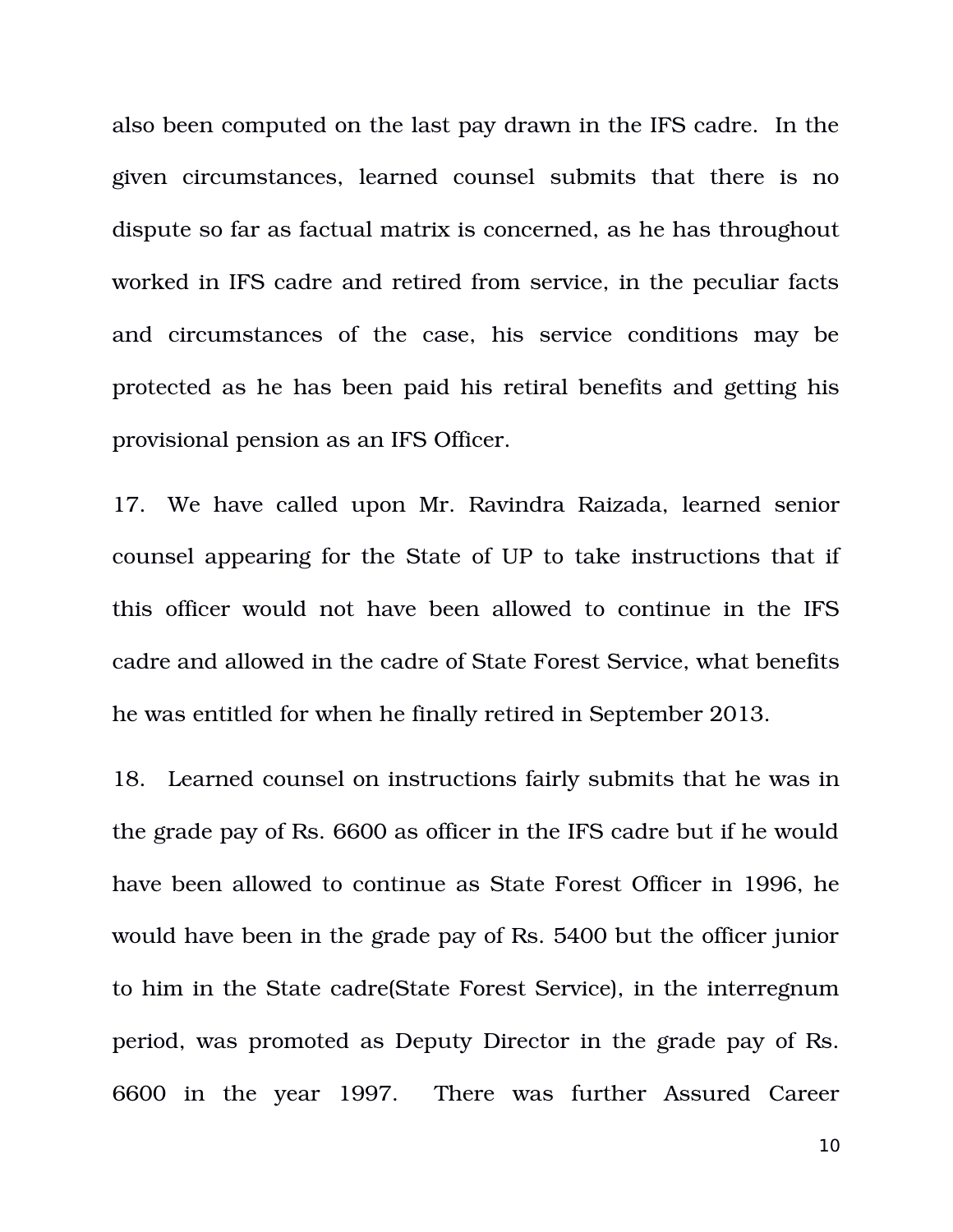Progression Scheme for the state officers on completion of 10 years (Rs.6600), 6 years (Rs.7600) and 10 years (Rs.8700). If this Officer would have been continued to be a member of the State Forest Service, and his junior being promoted in the year 1997 in the grade pay of Rs. 6600, at least he would have been entitled for promotion and also for assured career progression scheme in future.

19. It is not disputed that respondent no. 13 who could not be appointed on the recommendations of the review selection committee in the year 2005 and also for the subsequent year vacancies in the IFS cadre but as a member of the State Forest Service, his pay scale at least could not have been detrimental to his interest as what being paid to him as an IFS officer. It cannot be denied that respondent no. 13 who could not be appointed against the subsequent year vacancies has no right to continue and the fact is that the officer has not challenged the appointments made on the recommendations of the review selection committee or the recommendations made by the selection committee against the vacancies of subsequent years. At the same time, this fact cannot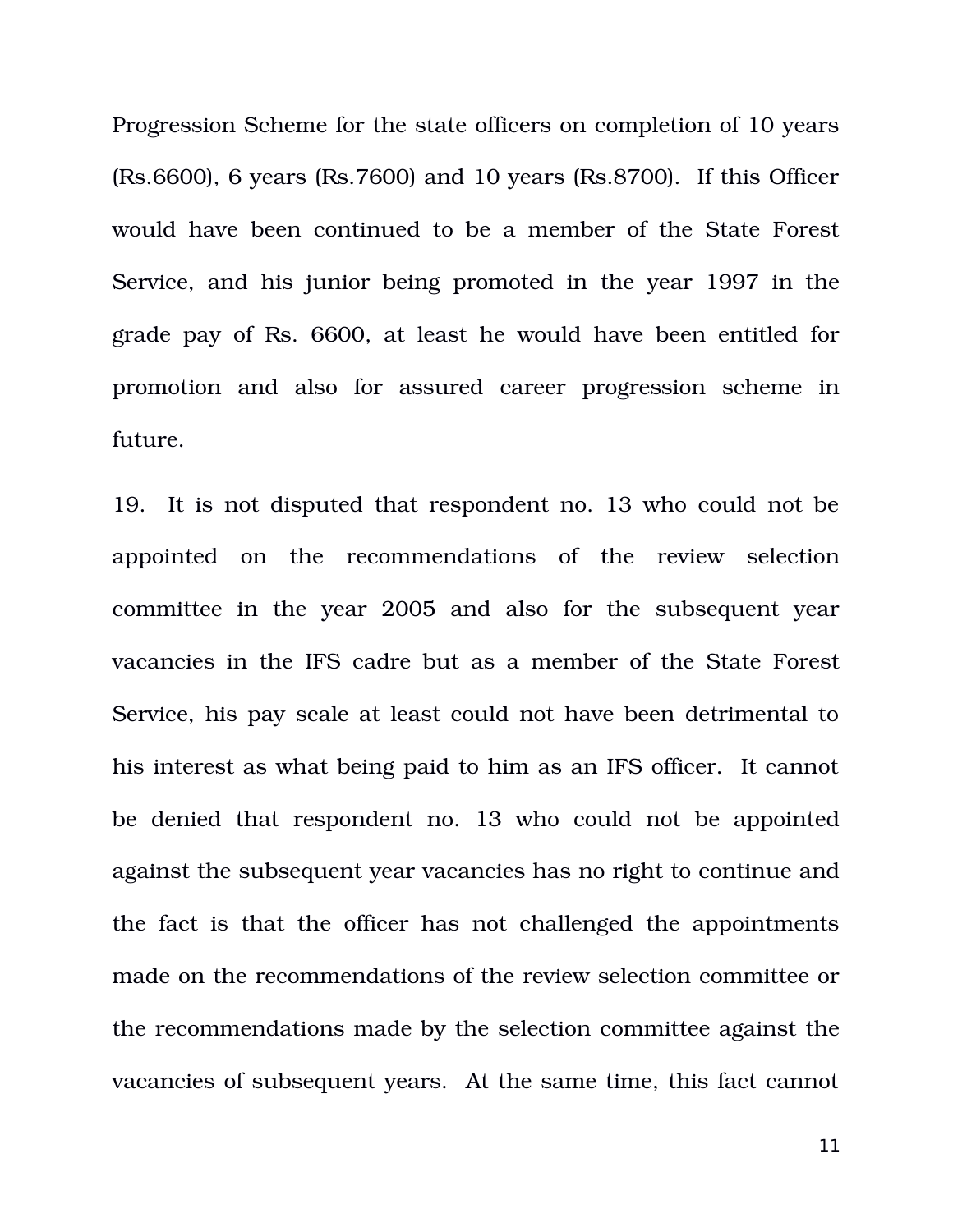be ignored that he was allowed to continue till he attained superannuation in September 2013 as a de-facto IFS officer because of the interim order passed by this Court.

20. After we have heard learned counsel for the parties, we are of the considered view that the order passed by the High Court is unsustainable in law for the reason that in the absence of the recommendations made by the review selection committee pursuant to which the appointments were made by notifications dated  $8<sup>th</sup>$ July, 2005 and  $4<sup>th</sup>/5<sup>th</sup>$  October, 2005, being challenged, there was no justification for the High Court to pass such omnibus directions more particularly when the officer on whose insistence the writ petition was filed, stood retired from service in November 1996 on attaining the age of superannuation and the judgment in *Union of*

*India and Others*(supra) on which the Division Bench blindly placed reliance, in our considered view, has no application in the facts of the instant case.

21. Thus, we are of the considered view that the judgment impugned dated  $14<sup>th</sup>$  November, 2006 of the Division Bench of the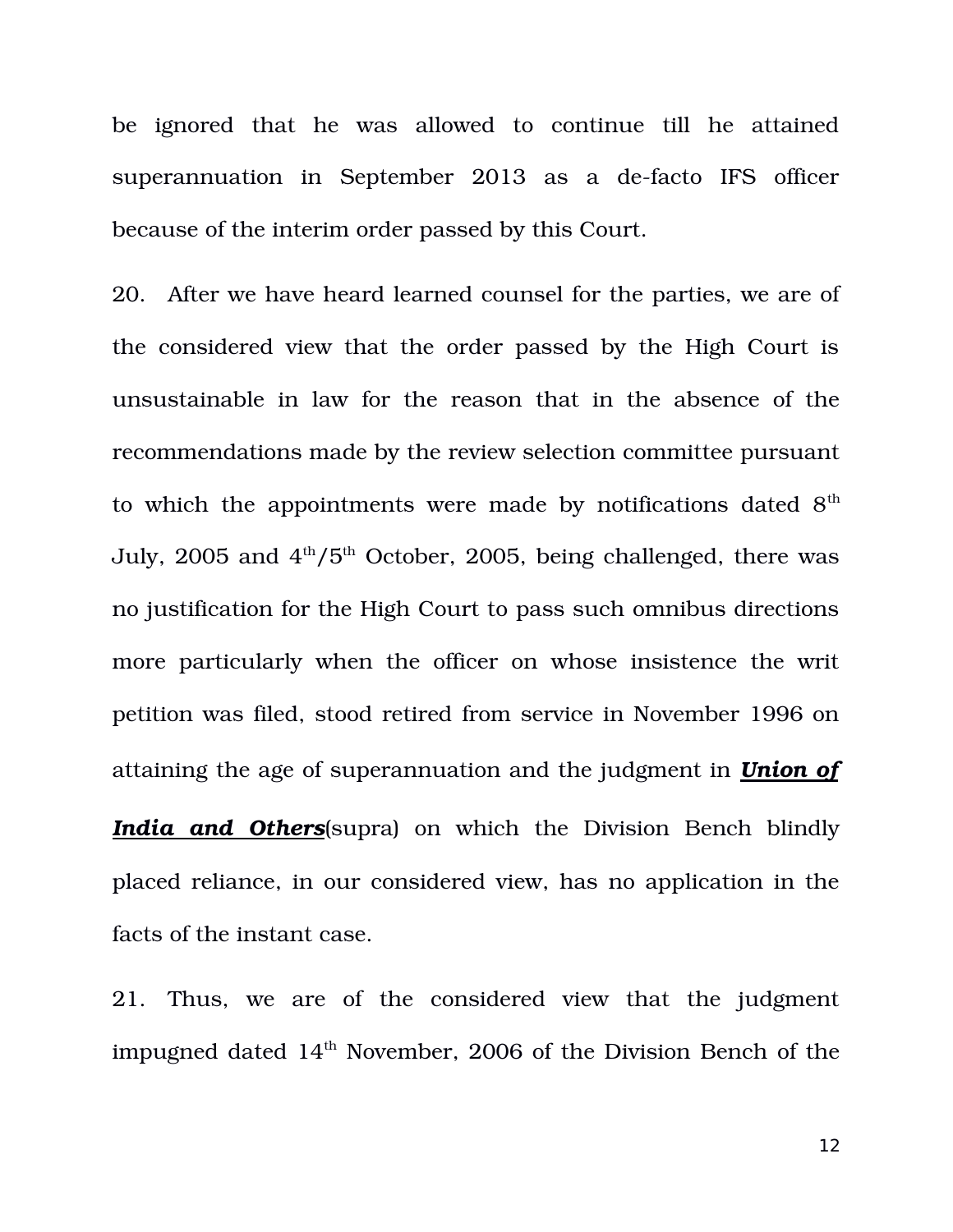High Court is unsustainable and deserves to be quashed and set aside.

22. At the given time, taking into consideration the seriatim of facts which has been brought to our notice and other officers(impleaded respondents) who have been appointed against the subsequent year vacancies in IFS Cadre have lost their interest and so far as respondent no. 13 is concerned, who has contested this matter before this Court, although was not selected against the vacancies of subsequent years but was allowed to continue as an Officer of the IFS cadre for all practical purposes, remained a defacto member of the IFS cadre because of the interim order passed by this Court dated  $12<sup>th</sup>$  November, 2007 and stood retired from service in September 2013 as an IFS officer, while exercising our power under Article 142 of the Constitution of India, we direct the concerned authorities that the officer may be treated to be an Officer of the IFS cadre and his pension and all other retiral benefits be computed treating him to be a member of the IFS cadre for all practical purposes.